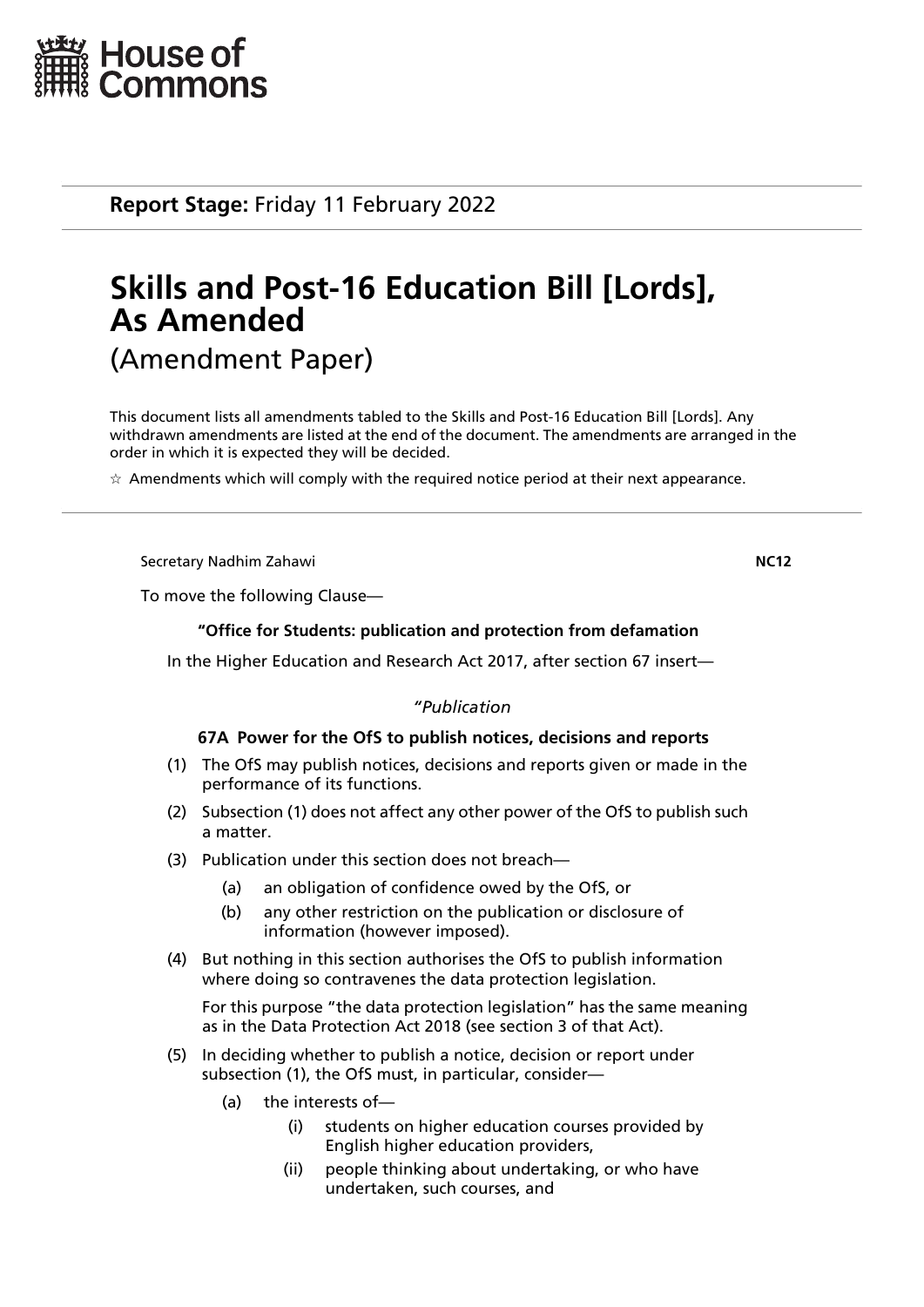- (iii) English higher education providers,
- (b) the need for excluding from publication, so far as practicable, any information which relates to the affairs of a particular body or individual, where publication of that information would or might, in the opinion of the OfS, seriously and prejudicially affect the interests of that body or individual, and
- (c) the public interest.
- (6) For the purposes of this section and sections 67B and 67C—
	- (a) a reference to a decision includes a reference to the reasons for it, and
	- (b) any decision made in the course of exercising, or for the purposes of enabling the OfS to exercise, any of the OfS's functions (including making any other decision) is made "in the performance of its functions".

# **67B Publication of decision to conduct or terminate investigation**

- (1) This section applies where under section 67A(1) the OfS publishes a decision to conduct an investigation.
- (2) If the publication identifies a higher education provider or other body or individual whose activities are being, or to be, investigated, and—
	- (a) the OfS terminates the investigation without making any finding, or
	- (b) the findings of the investigation, so far as they relate to the higher education provider, body or individual, do not result in the OfS taking any further action,

the OfS must publish a notice stating that fact.

- (3) Section 67C does not apply to the publication of the decision to conduct the investigation to the extent that it includes information other than—
	- (a) a statement of the OfS's decision to conduct the investigation,
	- (b) a summary of the matter being, or to be, investigated, and
	- (c) a reference to the identity of any higher education provider or other body or individual whose activities are being, or to be, investigated.
- (4) See section 67A(6) for the meaning of references to decisions.

# *Defamation*

# **67C Protection from defamation claims**

(1) For the purposes of the law of defamation, publication by the OfS of any notice, decision or report given or made in the performance of its functions is privileged unless the publication is shown to have been made with malice.

This is subject to section 67B.

(2) See section 67A(6) for the meaning of references to decisions.""

# **Member's explanatory statement**

This new clause amends the Higher Education and Research Act 2017 so as to confer publication powers on the Office for Students and provide it with protection from defamation claims.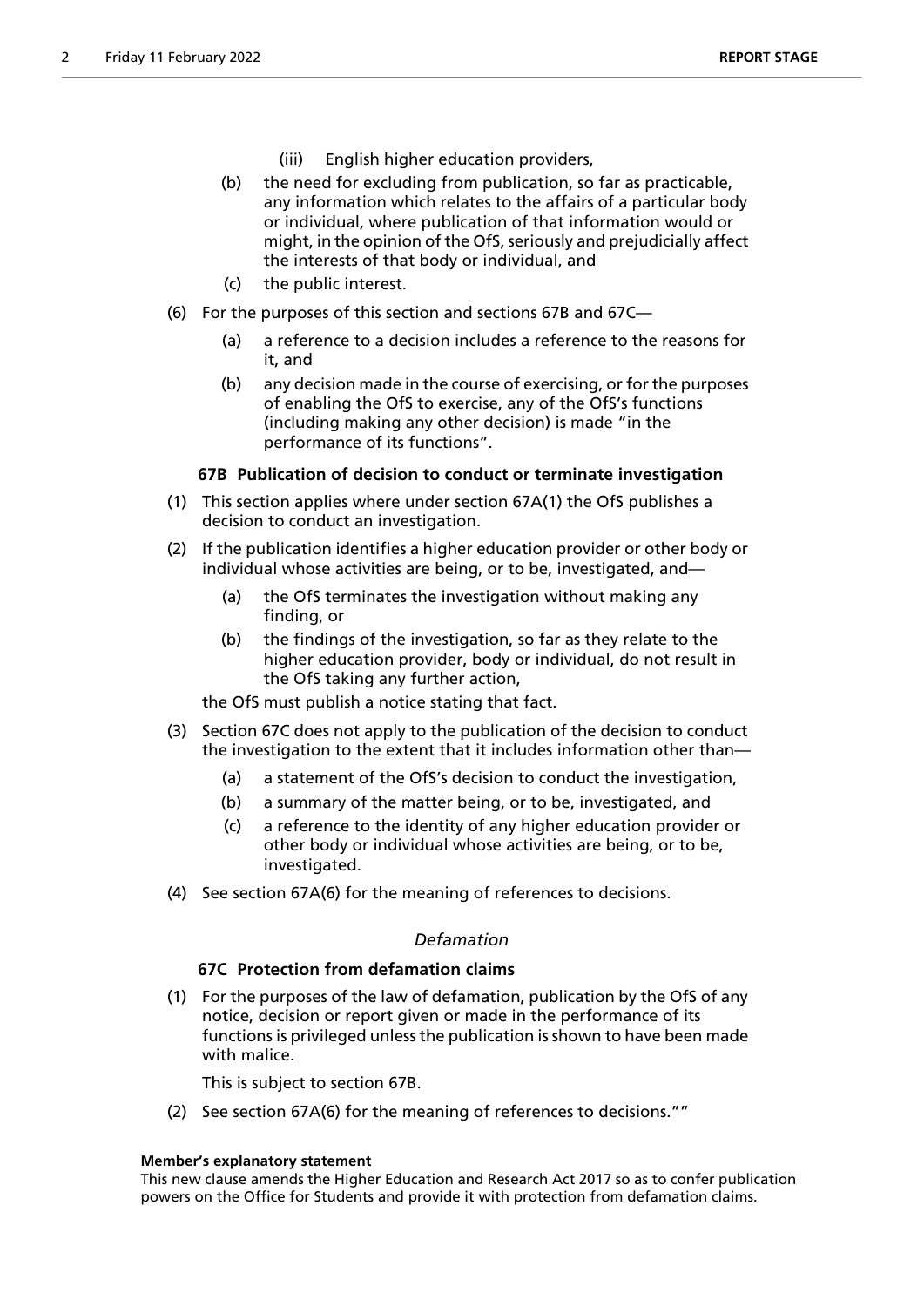Robert Halfon **NC1** Kim Johnson Ian Mearns Tom Hunt Brendan Clarke-Smith Miriam Cates Bob Blackman Derek Thomas Gordon Henderson Wera Hobhouse Christian Wakeford<br>
Chris Green Christian Olau Paul Maynard Chris Green **Paul Maynard** Dr Matthew Offord<br>
Sir Peter Bottomley Dan Carden<br>
Dan Carden Mr John Baron Tony Lloyd Sarah Champion Munira Wilson

Sir Peter Bottomley

To move the following Clause—

#### **"Apprenticeships for prisoners**

 Notwithstanding any other statutory provision, prisoners in English prisons may participate in approved English apprenticeships, as defined by section A1 of the Apprenticeships, Skills, Children and Learning Act 2009."

#### **Member's explanatory statement**

The aim of this new clause is to ensure that prisoners can start Apprenticeships while they are serving their sentence.

Robert Halfon **NC2** Peter Aldous Bob Blackman Derek Thomas Gordon Henderson Wera Hobhouse Christian Wakeford **Miriam Cates** Sarah Olney<br>
Paul Maynard **Miriam Cates** Sir Peter Bottomley **San Carden** Paul Maynard Sir Peter Bottomley<br>
Mr John Baron Saron Conv Lloyd Munira Wilson

Tony Lloyd **Tony Little Sarah Champion**<br>Lee Anderson

To move the following Clause—

#### **"Provision of opportunities for education and skills development**

- (1) Any person of any age has the right to free education on an approved course up to Level 3 supplied by an approved provider of further or technical education, if he or she has not already studied at that level.
- (2) Any approved provider must receive automatic in-year funding for any student covered by subsection (1), and supported by the Adult Education Budget, at a tariff rate set by the Secretary of State.
- (3) Any employer receiving apprenticeship funding must spend at least two thirds of that funding on people who begin apprenticeships at Levels 2 and 3 before the age of 25."

#### **Member's explanatory statement**

This new clause would provide for education and skills development up to a Level 3 qualification for any person of any age supplied by an approved provider if they have not already studied at that level.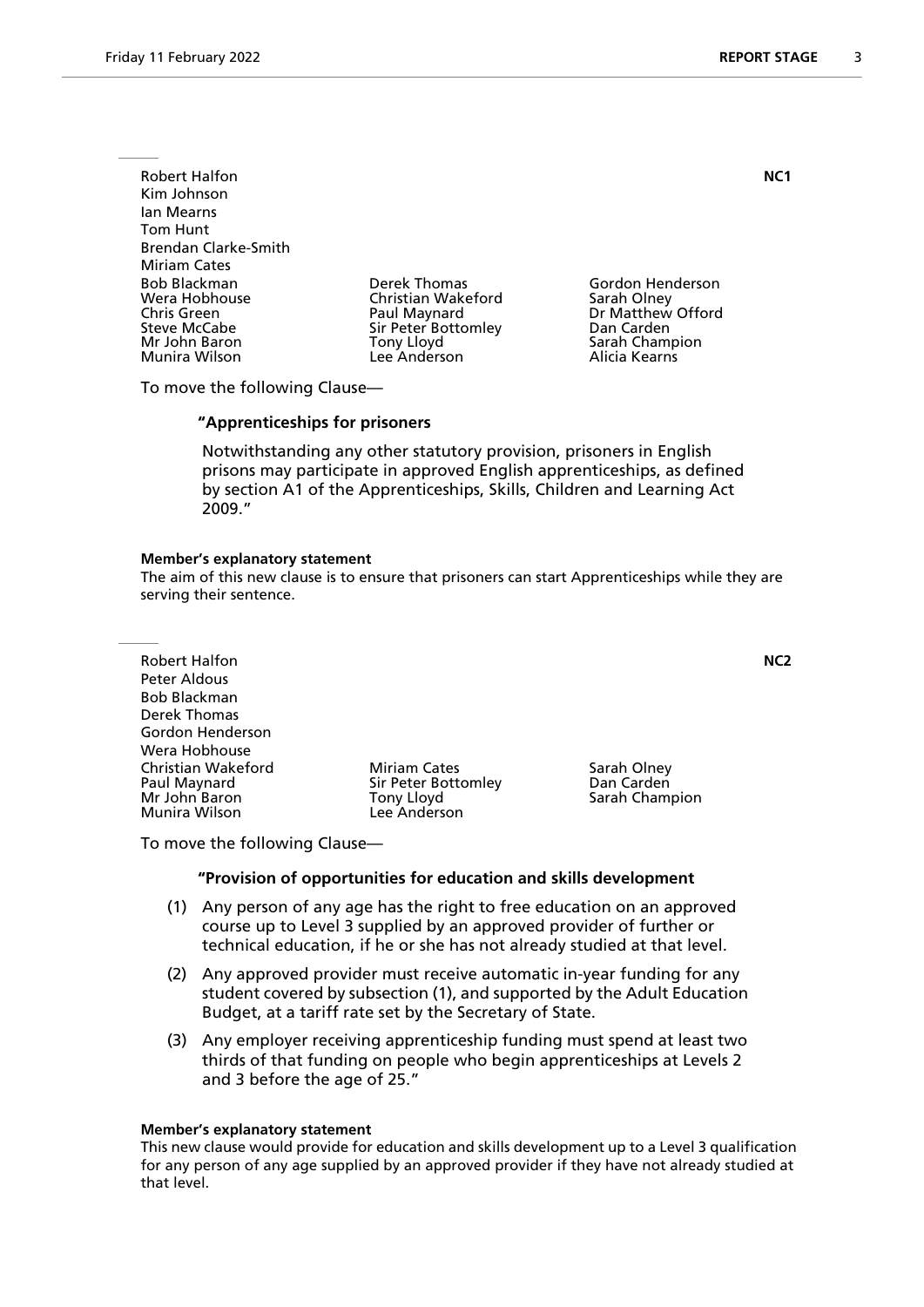| <b>Robert Halfon</b><br>Bob Blackman<br>Derek Thomas<br>Gordon Henderson<br>Wera Hobhouse          |                                                                       |                                                                         | NC3 |
|----------------------------------------------------------------------------------------------------|-----------------------------------------------------------------------|-------------------------------------------------------------------------|-----|
| Christian Wakeford<br>Peter Aldous<br>Chris Green<br>Dan Carden<br>Sarah Champion<br>Alicia Kearns | <b>Miriam Cates</b><br>Paul Maynard<br>Mr John Baron<br>Munira Wilson | Sarah Olney<br>Sir Peter Bottomley<br><b>Tony Lloyd</b><br>Lee Anderson |     |

To move the following Clause—

# **"Amendments to section 42B of the Education Act 1997**

- (1) Section 42B of the Education Act 1997 is amended as follows.
- (2) After subsection (1) insert—
- "(1A) In complying with subsection (1), the proprietor must give a representative range of education and training providers (including, where reasonably practicable, a university technical college) access to registered pupils on at least three occasions during each of the first, second and third key phase of their education."
- (3) After subsection (2) insert—
- "(2A) The proprietor of a school in England within subsection (2) must—
	- (a) ensure that each registered pupil meets, during both the first and second key phase of their education, with a representative range of education and training providers to whom access is given, and
	- (b) ask providers to whom access is given to provide information that includes the following
		- information about the provider and the approved technical education qualifications or apprenticeships that the provider offers,
		- (ii) information about the careers to which those technical education qualifications or apprenticeships might lead,
		- (iii) a description of what learning or training with the provider is like, and
		- (iv) responses to questions from the pupils about the provider or technical education qualifications and apprenticeships.
- (2B) Access given under subsection (1) must be for a reasonable period of time during the standard school day."
- (4) After subsection (5)(a), insert—
	- "(aa) a requirement to provide access to a representative range of education and training providers to include where practicable a university technical college;"
- (5) In subsection (5)(c), after "access" insert "and the times at which the access is to be given;"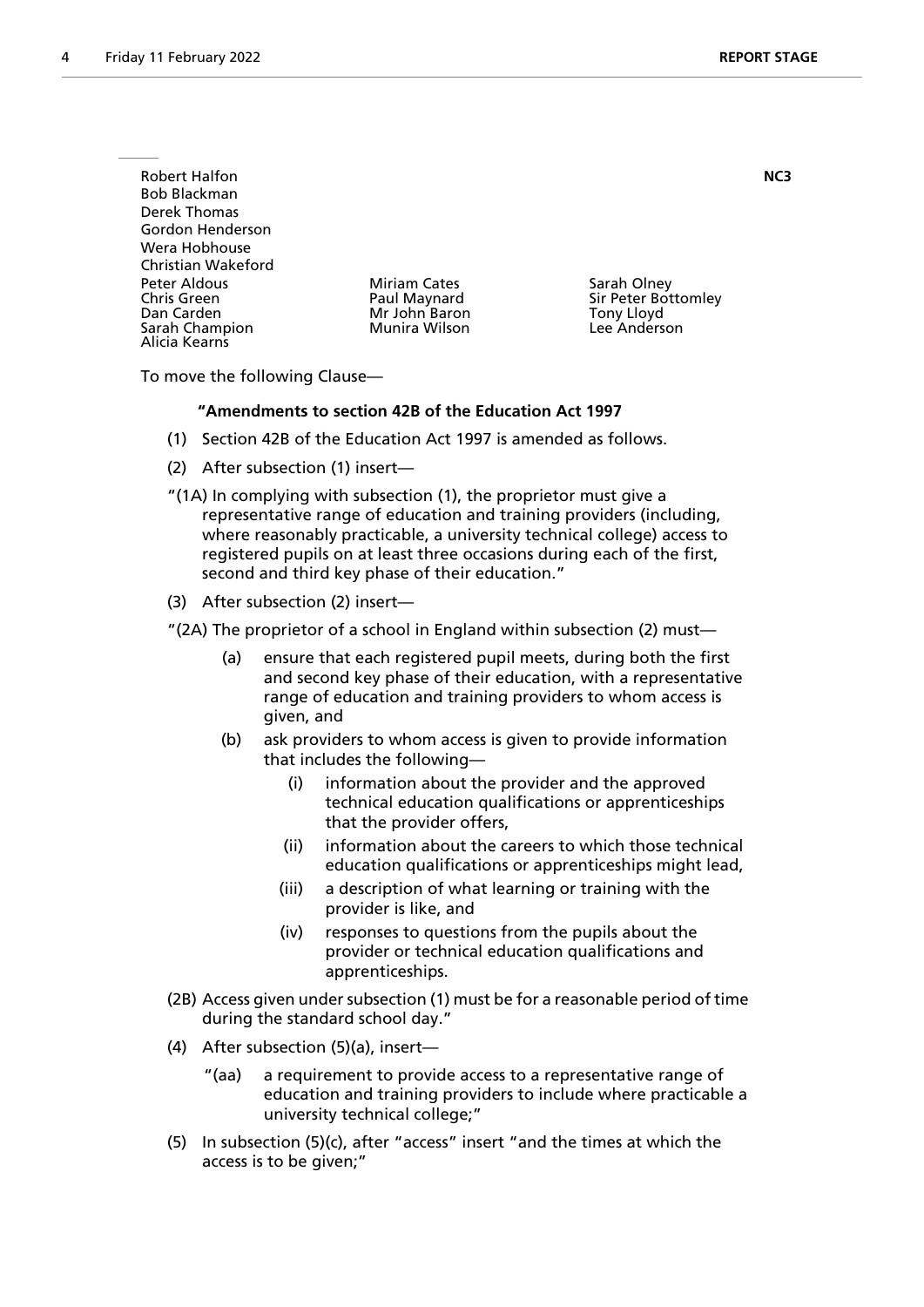- (6) After subsection (5)(c), insert—
	- "(d) an explanation of how the proprietor proposes to comply with the obligations imposed under subsection (2A)."
- (7) After subsection (9), insert—

"(9A) For the purposes of this section—

- (a) the first key phase of a pupil's education is the period—
	- (i) beginning at the same time as the school year in which the majority of pupils in the pupil's class attain the age of 13, and
	- (ii) ending with 28 February in the following school year;
- (b) the second key phase of a pupil's education is the period—
	- (i) beginning at the same time as the school year in which the majority of pupils in the pupil's class attain the age of 15, and
	- (ii) ending with 28 February in the following school year;
- (c) the third key phase of a pupil's education is the period
	- beginning at the same time as the school year in which the majority of pupils in the pupil's class attain the age of 17, and
	- (ii) ending with 28 February in the following school year.""

# **Member's explanatory statement**

This new clause is intended to replace Clause 14. This clause will ensure that section 2 of the Technical and Further Education Act 2017, commonly known as the Baker Clause, is legally enforceable.

Chris Skidmore **NC4** Caroline Ansell Siobhan Baillie

To move the following Clause—

# **"Green Skills Strategy**

 The Secretary of State must, before the end of the period of 12 months beginning with the day on which this Act is passed, publish a Green Skills Strategy, setting out a plan to support people to attain the skills, capabilities or expertise through higher education, further education or technical education that directly contribute to, or indirectly support, the following—

- (a) compliance with the duty imposed by section 1 of the Climate Change Act 2008 (United Kingdom net zero emissions target),
- (b) adaptation to climate change, or
- (c) meeting other environmental goals (such as restoration or enhancement of the natural environment)."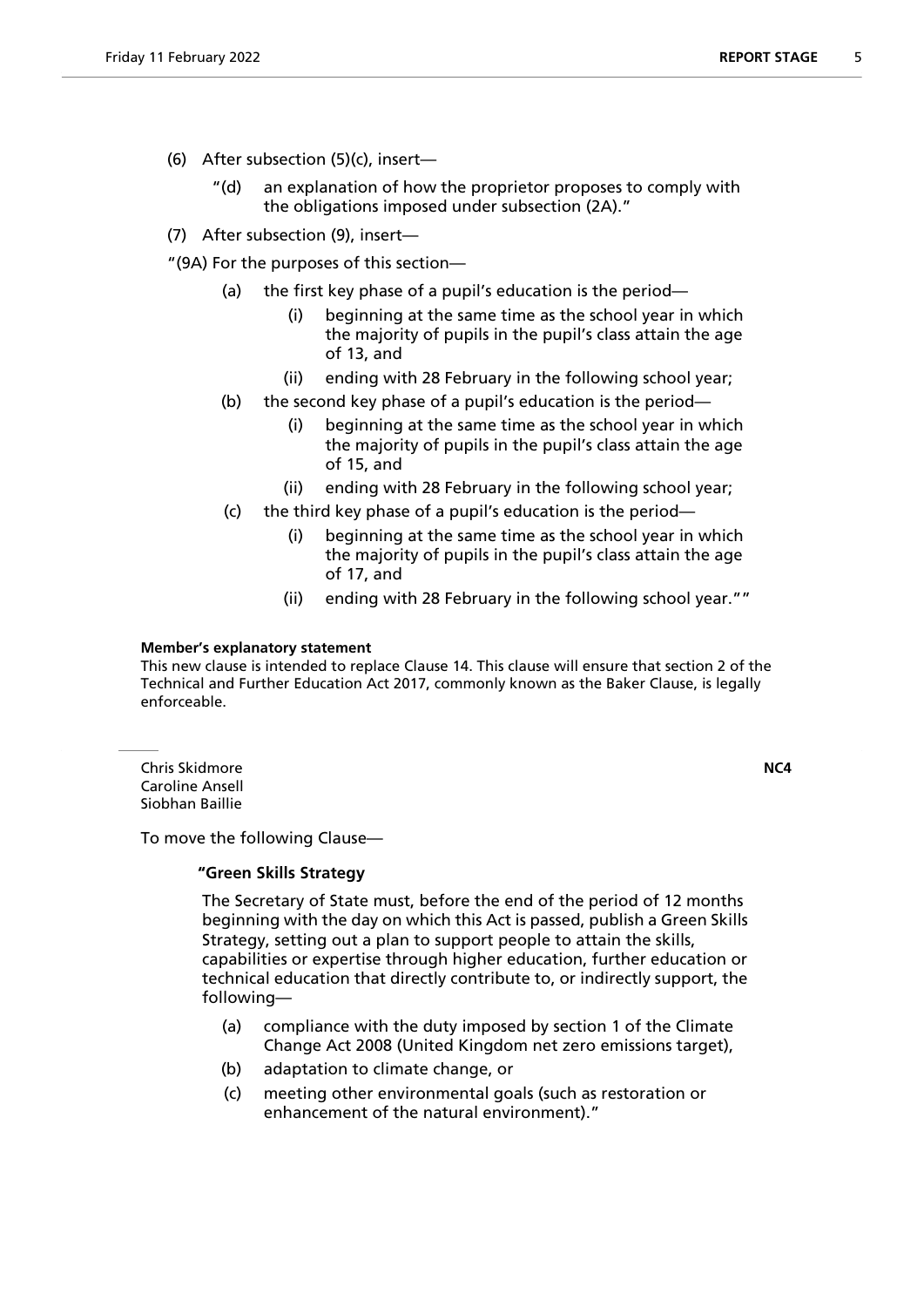#### **Member's explanatory statement**

This new clause would require the Secretary of State to publish a national green skills strategy which would set out a plan to support people to attain skills which will directly contribute to or indirectly support climate change and environmental goals.

Peter Aldous **NC5** Chris Skidmore

To move the following Clause—

# **"Universal Credit conditionality review**

 The Secretary of State must review universal credit conditionality with a view to ensuring that adult learners who are—

- (a) unemployed, and
- (b) in receipt of universal credit

remain entitled to universal credit if they enrol on an approved course for a qualification which is deemed to support them to secure sustainable employment."

#### **Member's explanatory statement**

This new clause is intended to ensure greater flexibility for potential students in receipt of universal credit to take up appropriate training that will better equip them for employment.

Chris Skidmore **NC6**

To move the following Clause—

#### **"Skills levels in England and Wales: review**

- (1) Within one year of the passing of this Act, and each year thereafter, the Secretary of State must prepare and publish a report on overall levels of skills in England and Wales and their economic impact, including regional and demographic breakdowns.
- (2) The report under subsection (1) must in particular examine—
	- (a) cohort sizes and compositions of all qualifications from entry level to level 8,
	- (b) cohort skill achievement rates, in terms of result breakdowns,
	- (c) cohort placement success rates, in terms of numbers in further qualifications or new employment within 12 months after achieving each qualification,
	- (d) job retention and labour market turnover,
	- (e) labour productivity, and
	- (f) job satisfaction and fulfilment.
- (3) The report under subsection (1) must be laid before both Houses of Parliament."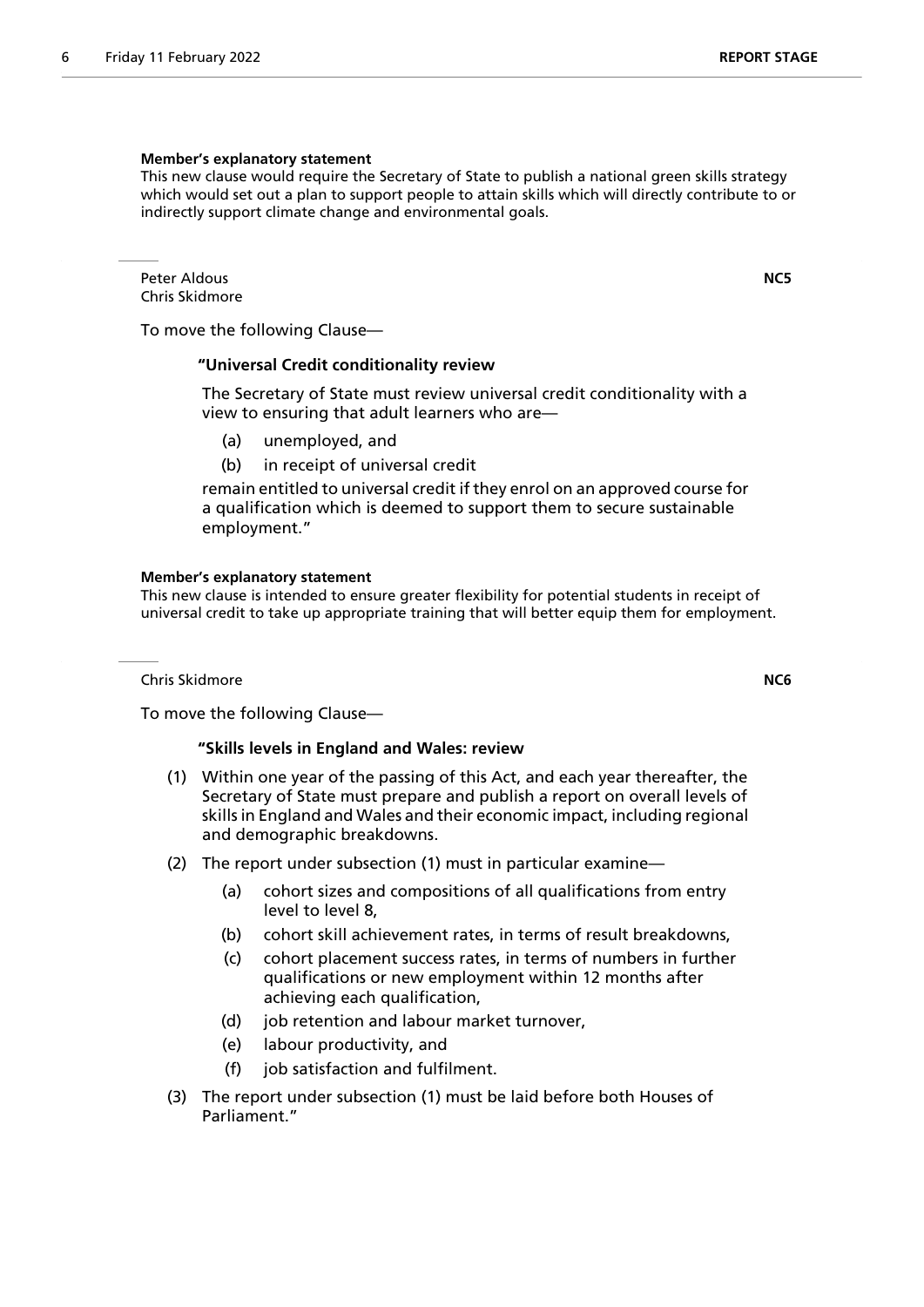#### **Member's explanatory statement**

This new clause would require the Secretary of State to publish an annual report on overall skills levels and economic output across England and Wales.

Chris Skidmore **NC7**

To move the following Clause—

# **"Lifetime skills guarantee**

- (1) All persons have the right to study a fully-funded approved course for a qualification up to level 3 supplied by an approved provider of further, higher, or technical education if they—
	- (a) do not currently hold a level 3 qualification, or
	- (b) currently hold a level 3 qualification and would benefit from retraining.
- (2) The Secretary of State must prepare and publish a list of approved courses for the purposes of subsection (1).
- (3) The Secretary of State must consult on the list of approved courses to ensure that they are compatible with national levelling up and skills strategies.
- (4) The Secretary of State must review the list of approved courses at least every six months with a view to ensuring that they reflect the skills needed as the economy changes."

#### **Member's explanatory statement**

This new clause places the Government lifetime skills guarantee on a statutory footing, ensuring that those without an A-level or equivalent qualification, or who hold such qualification but would benefit from reskilling, are able to study a fully funded approved course.

Chris Skidmore **NC8**

To move the following Clause—

#### **"National Strategy for Integrated Education**

- (1) The Secretary of State must, before the end of the period of 12 months beginning with the day on which this Act is passed, publish a National Strategy for Integrated Education.
- (2) A strategy under this section must—
	- (a) support the creation or development of courses offering integrated academic and vocational content, or a range of academic and vocational modules which can be combined into hybrid qualifications, at levels 4 to 8;
	- (b) support the creation or development of institutions offering courses under paragraph (a);
	- (c) set out a role for training programme providers in designing courses under paragraph (a).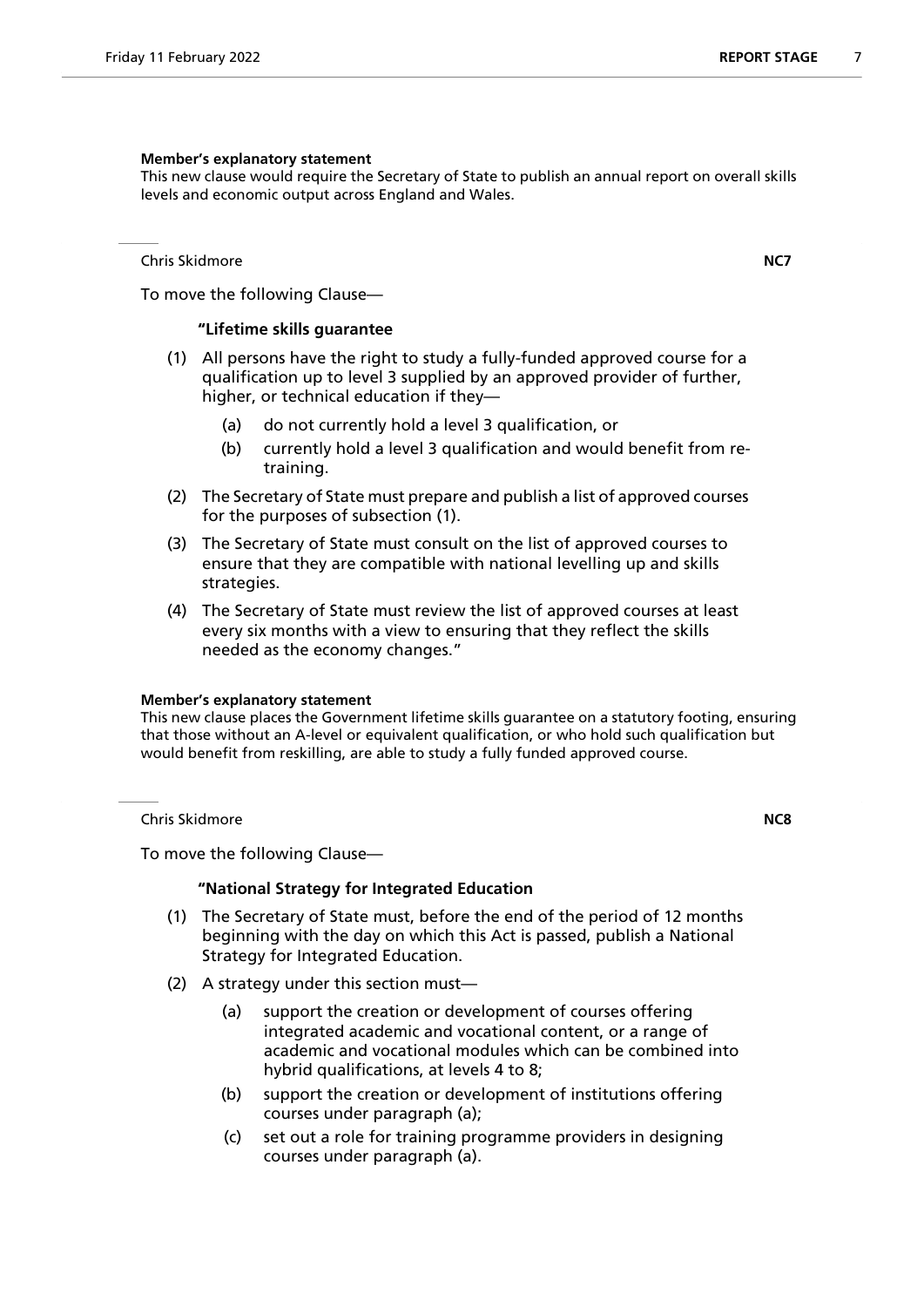- (3) The Secretary of State must consult the Institute for Apprenticeships and Technical Education, Ofqual, and Quality Assurance Agency on any strategy to be published under this section.
- (4) The Secretary of State must make regulations within 24 months of the passing of this Act to provide for such elements of the strategy as require enactment through statutory provisions."

Chris Skidmore **NC9**

To move the following Clause—

# **"Integrated compatibility of modules and accreditation**

- (1) The Secretary of State must publish a National Accreditation Framework for Modular Learning. A framework must include guidance on—
	- (a) the unbundling of modular components of courses and qualifications;
	- (b) the stacking of modular components of courses and qualifications; and
	- (c) the transfer of modular components between institutions,

for the purposes of ensuring—

- (i) transparency;
- (ii) mutual recognition of qualifications across academic, vocational and integrated further and higher education institutions; and
- (iii) clarity on the options available to learners for unbundling or stacking modules into an overall qualification which meets the needs of their own professional development, and skills gaps within the national labour-market.
- (2) The Institute for Apprenticeships and Technical Education, Ofqual, and Quality Assurance Agency must assist in the preparation of any framework under this section.
- (3) A framework under this section must set out a role for the Institute, Ofqual and the Quality Assurance Agency in ensuring the effective operation of the framework."

Chris Skidmore **NC10**

To move the following Clause—

# **"Role of employers in employee reskilling**

- (1) The Secretary of State may make regulations for the purpose of ensuring that employers provide—
	- (a) a minimum number of hours per year for in-work training and skills development for employees; and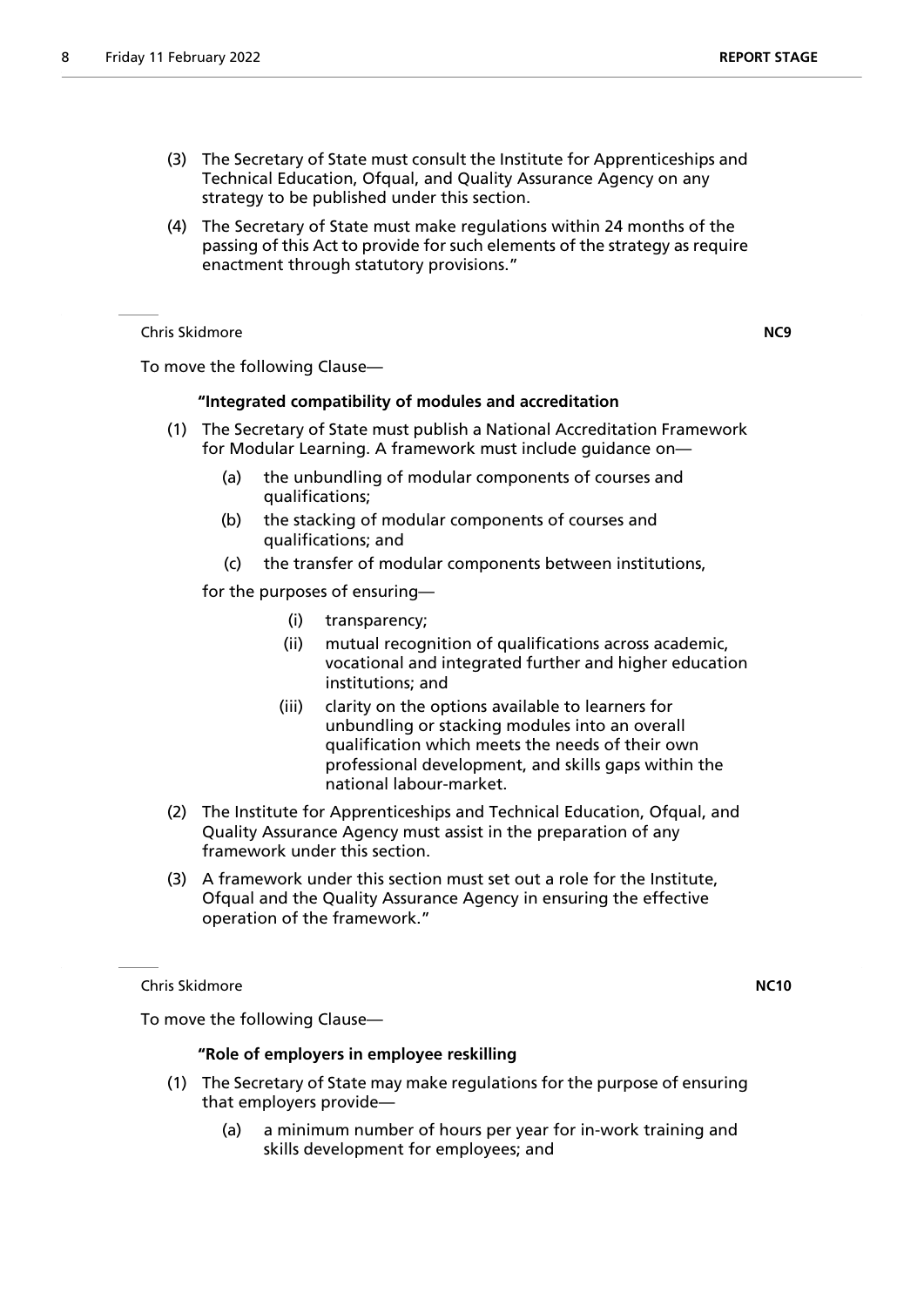- (2) The minimum numbers of hours under section (1)(a) and (b) are to be set by the Secretary of State.
- (3) In this section, "employer" has the same meaning as in section 4.
- (4) The Secretary of State may, by regulation, establish a skills tax credit, for the purpose of—
	- (a) making allowance for funding the provision of time and training under subsection (1); and
	- (b) incentivising and rewarding employers for investing the skills development of their employees."

Munira Wilson **NC11** Sarah Olney

To move the following Clause—

# **"Transition to 16+ education**

- (1) The Secretary of State may make regulations requiring local authorities to fulfil the function of an admissions authority with regard to admissions to further education courses provided within their administrative jurisdiction, for the purposes of ensuring admission to further education is allocated in an open and fair manner.
- (2) Regulations under this section may require local authorities to run admissions processes in relation to further education in a manner comparable with the processes set out in Part III of the School Standards and Framework Act 1998 in so far as they relate to the admissions processes for primary and secondary education.
- (3) In this section, "further education" has the same meaning as in the Education Act 1996 (see section 2 of that Act)."

#### **Member's explanatory statement**

This new clause would allow the Secretary of State to require local authorities to run admission to further education in a manner comparable to admissions for primary and secondary education.

**Stephen Timms NC13** 

 $\dot{\mathbb{X}}$  To move the following Clause—

# **"Access to Sharia-compliant lifelong learning loans**

- (1) The Secretary of State must make provision by regulations for Shariacompliant student finance to be made available as part of the lifelong learning entitlement.
- (2) Regulations under this section are to be made by statutory instrument, and a statutory instrument containing regulations under this section may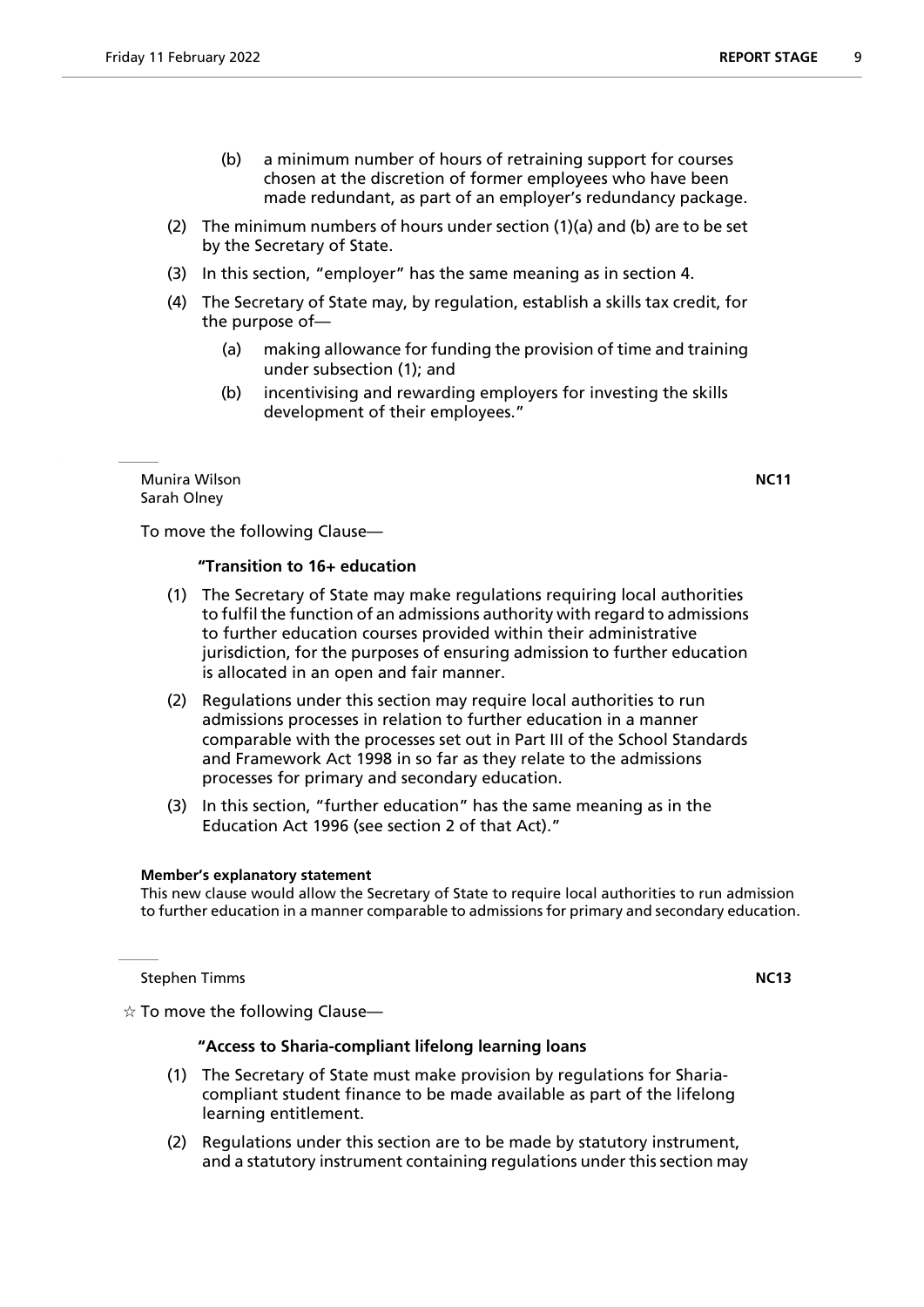not be made unless a draft of the instrument has been laid before, and approved by a resolution of, each House of Parliament."

#### **Member's explanatory statement**

This new clause allows the Secretary of State to make provision for Sharia-compliant LLE loans.

Caroline Lucas **NC14**

 $\dot{\varphi}$  To move the following Clause—

#### **"Recognition of skills in the energy sector**

- (1) Within six months of the passing of this Act, the Secretary of State must publish an Energy Sector Skills Strategy, for the purposes of—
	- (a) achieving cross-sector recognition of core skills and training in the offshore energy sector, including the oil and gas sector, and the renewable energy sector; and
	- (b) ensuring training and training standards bodies within the offshore energy sector adopt a transferable skills and competency-based approach to training.
- (2) The strategy must target all workers, whether directly or indirectly (subcontracted or agency) employed, or engaged through day-rate or selfemployed contract models.
- (3) When producing the strategy, the Secretary of State must consult with—
	- (a) workers within the offshore energy sector;
	- (b) unions within the offshore energy sector;
	- (c) energy companies; and
	- (d) training standards bodies relevant to the offshore energy sector.
- (4) The Secretary of State must implement the strategy within 12 months of the passing of this Act. The Secretary of State may make regulations to provide for such elements of the strategy as require enactment through statutory provision."

# **Member's explanatory statement**

This new clause would facilitate cross-sector recognition of skills and training between the oil and gas sector and the renewable energy sector.

Caroline Lucas **NC15**

 $\dot{\varphi}$  To move the following Clause—

#### **"Retraining guarantee for oil and gas workers**

- (1) The Secretary of State must guarantee access to training, grants, resources and other support facilities to workers in the oil and gas sector, including—
	- (a) assessment of existing skills and training;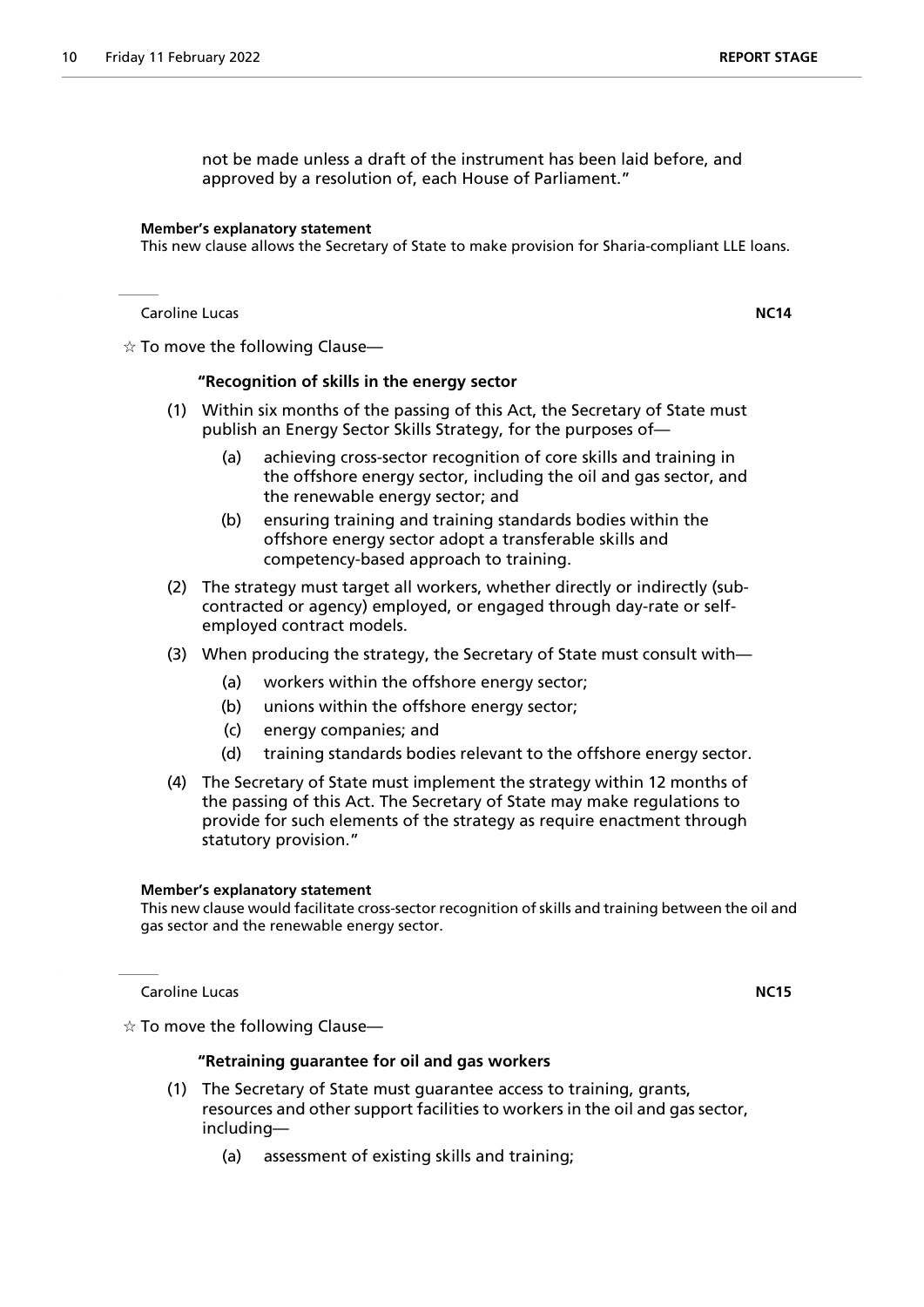- (b) understanding of skills matrices for careers in the offshore energy sector, including renewable energy and oil and gas;
- (c) advice on alternative green energy jobs; and
- (d) funding to complete training relevant to the green energy sector;

for the purpose of proactively supporting oil and gas workers wishing to transition to careers in the green energy sector, regardless of their current contract status.

(2) Support under this section must be made available to—

- (a) all workers, whether directly or indirectly (sub-contracted or agency) employed, or engaged through day-rate or selfemployed contract models; and
- (b) workers who have recently left the oil and gas sector."

#### **Member's explanatory statement**

This new clause would establish a retraining guarantee for oil and gas workers seeking to leave the sector, supporting them in transitioning to green energy jobs.

Peter Aldous **2**

Clause 1, page 2, line 36, after "authority" insert "and further education providers in the specified area"

Chris Skidmore **4**

Clause 2, page 3, line 20, after "employers", insert "and any relevant community, education, arts, faith and third sector organisations"

Chris Skidmore **5**

Clause 2, page 3, line 41, at end insert—

"(6) The functions of the Secretary of State under this section may also be exercised by a relevant mayoral combined authority in England, where the designation relates to an area within their administrative jurisdiction, provided that education and skills are within the relevant authority's devolved competence."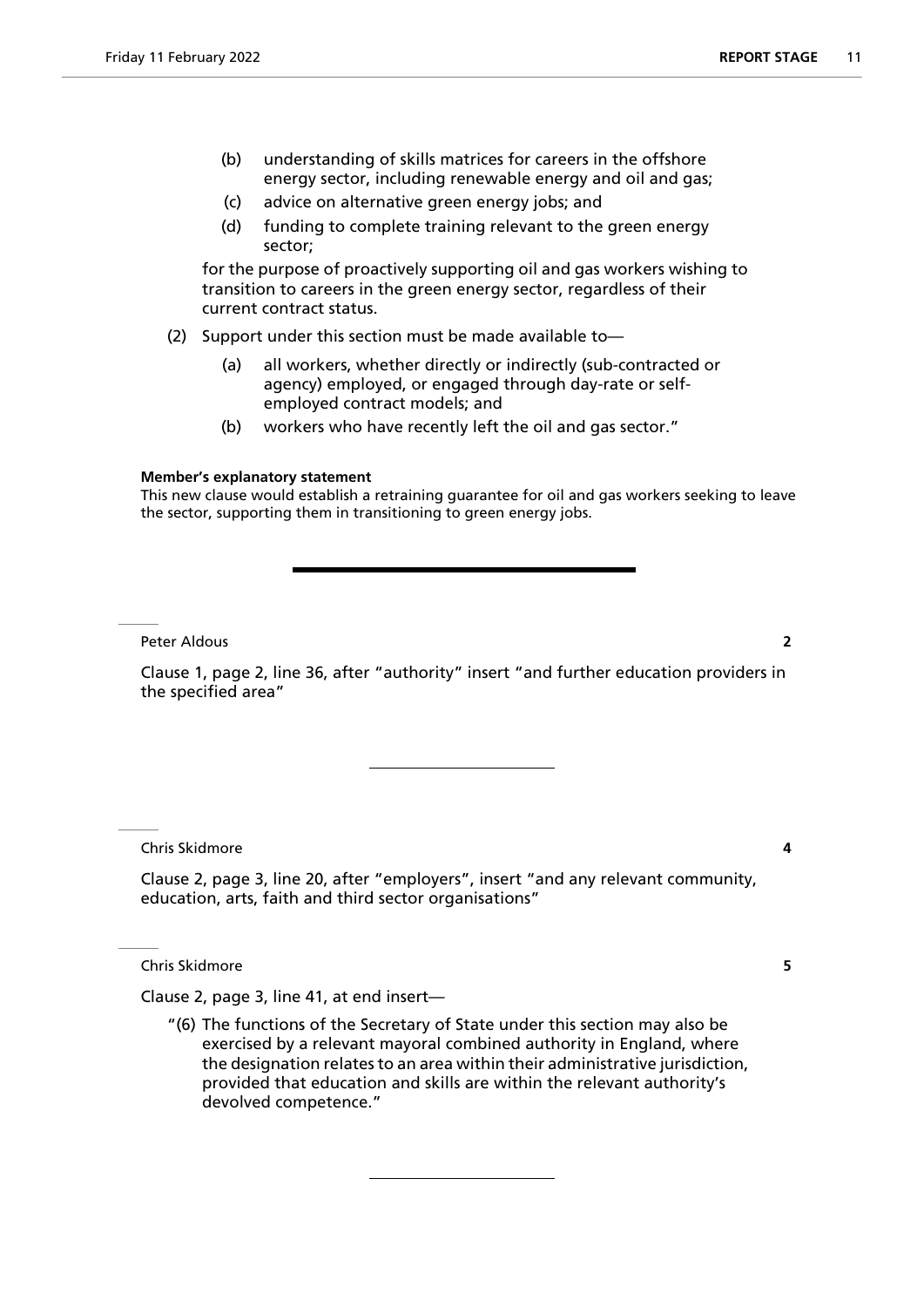Chris Skidmore **6**

Clause 3, page 4, line 18, at end insert—

"(5) The functions of the Secretary of State under this section may also be exercised by a relevant mayoral combined authority in England, where the designation relates to an area within their administrative jurisdiction, provided that education and skills are within the relevant authority's devolved competence."

Robert Halfon **1**

Page 17, line 28, leave out Clause 14

**Member's explanatory statement** This amendment is consequential on NC3.

Chris Skidmore **8**

Clause 14, page 17, line 28, at end insert—

"(A1)Section 42A of the Education Act 1997 (Provision of careers guidance in schools in England) is amended as follows—

After subsection (4)(c), insert—

"(d) is provided by a person who is registered with the Career Development Institute, and who holds a level 4 qualification.""

Chris Skidmore **7**

Clause 14, page 19, line 1, at end insert—

"(9B) Local Authorities shall have oversight of the provisions in subsection (2A) and subsection (5), for the purposes of ensuring the provision of careers advice is consistent and high quality."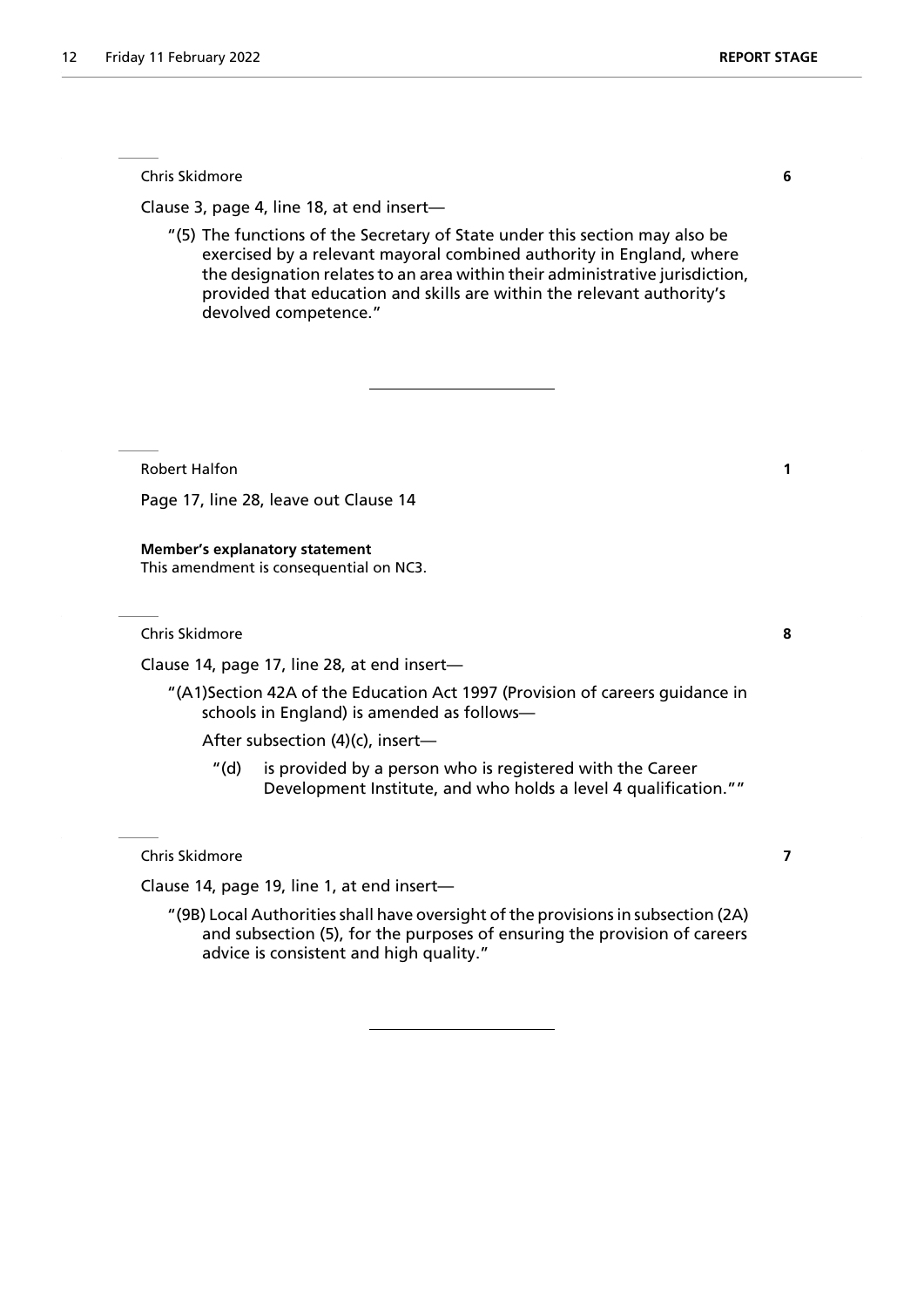Chris Skidmore **3**

Clause 15, page 20, line 29, at end insert—

- "(3) After section 22(2)(c) of the Teaching and Higher Education Act 1998 insert—
	- "(ca) for the establishment of a system of means-tested financial grants, for the purpose of ensuring that financial hardship is not a dissuading factor in the take-up of higher education or further education modules or courses.""

**Caroline Lucas 11** 

 $\alpha$  Clause 34, page 40, line 20, at end insert—

"(e) Sections [*Recognition of skills in the energy sector*] and [*Retraining guarantee for oil and gas workers*]."

# **Member's explanatory statement**

This amendment is consequential on NC14 and NC15.

Secretary Nadhim Zahawi **9**

Clause 35, page 40, line 31, leave out "and 23 to" and insert ", 23 to (*Office for Students: publication and protection from defamation*) and"

**Member's explanatory statement** This amendment brings NC12 into force two months after Royal Assent.